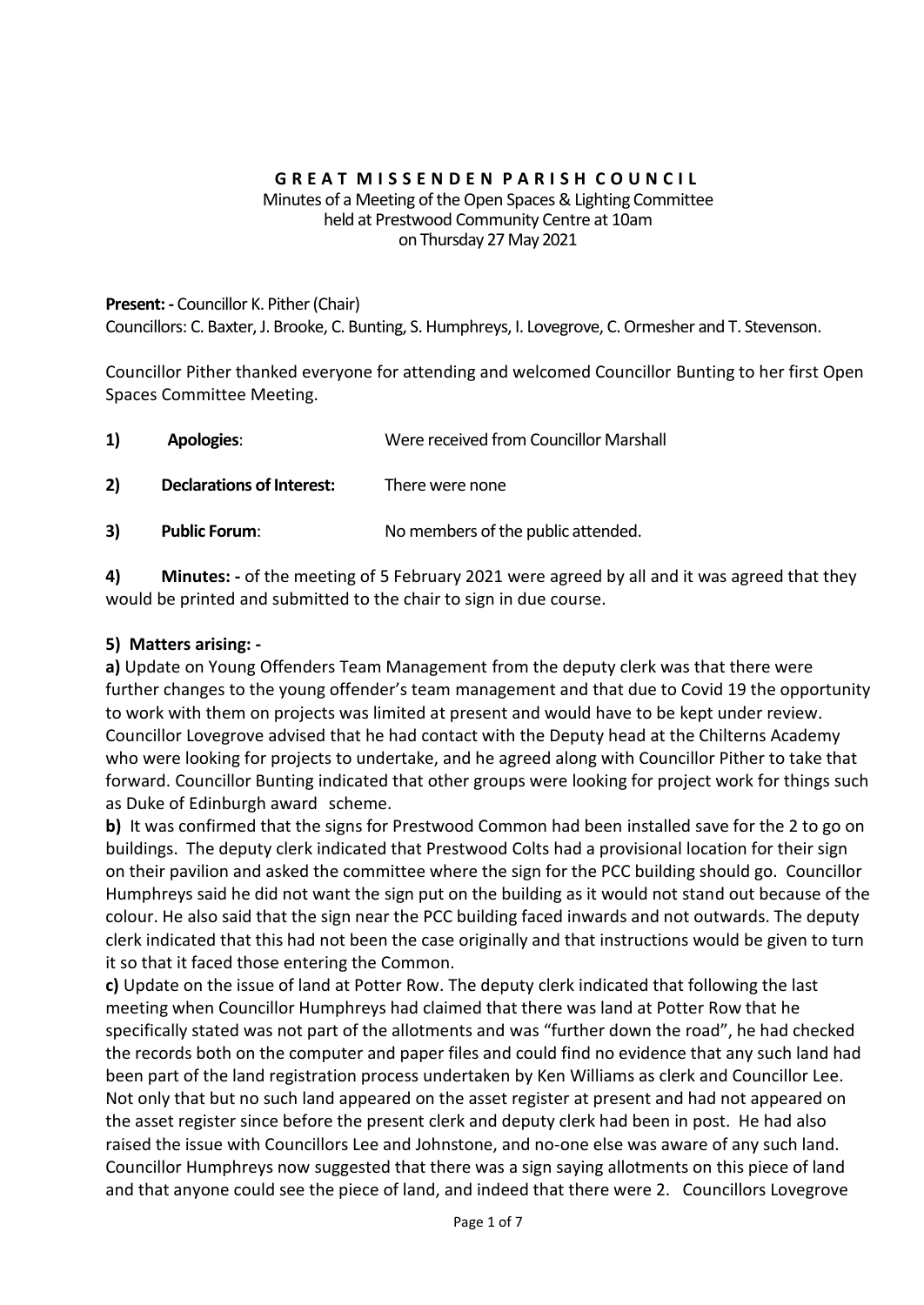and Pither agreed to visit to see if there was any evidence of any other land in the ownership of the Parish Council. There was a further discussion about the possibility of registering such a piece of land. The deputy clerk advised that in order to register the land there would need to be evidence as to use, or ownership, which in view of the comments from councillors seemed unlikely to be available.

# **6) Allotments: -**

Councillor Pither asked if any of the committee had any questions regarding the allotments paper that had been circulated.

There were none. The committee expressed itself happy with the level of occupation and the deputy clerk indicated an intent to try to get some further viewings undertaken before his departure. He explained that notice to quit was to be issued in a couple of cases to formally end the tenancies for non-payment.

The notice boards were in use and appeared welcome by the allotment holders.

No allotment liaison meeting had taken place as the majority of the allotment liaison officers were elderly and not able to attend meetings face to face and not familiar with zoom. It was agreed that now with the relaxation of Covid 19 restrictions meetings should be set up between the ALOs and Councillors Pither, Baxter, Bunting and Lovegrove.

The deputy clerk indicated that the water supply was in fact only turned off at Nairdwood Lane as there were issues identifying the stopcocks at other sites.

Councillor Lovegrove expressed concern at the amount of the running costs that is attributable to the provision of water and asked if the rents should be increased to cover more of this cost. Councillor Ormesher made the point that most allotment holders tried to use water butts and to limit the amount of water that they use from the taps. The committee determined not to increase the rents on the allotment for the following year.

The committee noted that a quote was awaited both for the removal of rubbish from Ballinger Plot 1, and for a new wooden post at Nairdwood lane to support a tap. Quotes would be sought for a new lock and repair to the fence at Chequers Lane (High Street end) and the grounds contractor would be asked if he could locate the stopcocks at Ballinger, Chequers Lane Greenlands Lane and Spurlands End Road

It was agreed that now that a majority of councillors had approved the use of Enterprise Skips, the deputy clerk would try to arrange a skip for Greenlands Lane as soon as possible.

The use of weedkiller was discussed and Councillor Pither confirmed that she had was in the process of arranging a meeting with a resident in the vicinity of Greenlands Lane who was concerned about the use of weed killer. It was explained that on this site the grounds contractor had strimmed around the hedge aera rather than using weed killer. It was suggested by Councillor Bunting that on the allotment sites allotment holders might be asked if they wanted to opt out of use of weedkiller. It was agreed that this would be discussed with the allotment liaison officers in their meeting. There was further discussion about the use of weed killer elsewhere on verges and boundaries. It was agreed that it was balancing act between sustaining growth of produce on the allotment's and promoting wildlife and nature. Councillor Lovegrove queried whether bees should be permitted on allotment sites and it was confirmed that the risk was considered too great to permit them. It was suggested that perhaps a charter for allotment holders might be considered but not agreed. The deputy clerk indicated that the quote for removal of the tree on the Chequers Lane site had unfortunately not been forthcoming as the tree surgeons had not been asked to quote for this. The point was made by various councillors that clearing the overgrown plots and common areas might be carried out by young offenders or other interested parties such as those undertaking Duke of Edinburgh schemes.

The committee noted that unfortunately the website was incorrect in showing only 5 sets of allotments and agreed that this should be amended and that in addition the website should reflect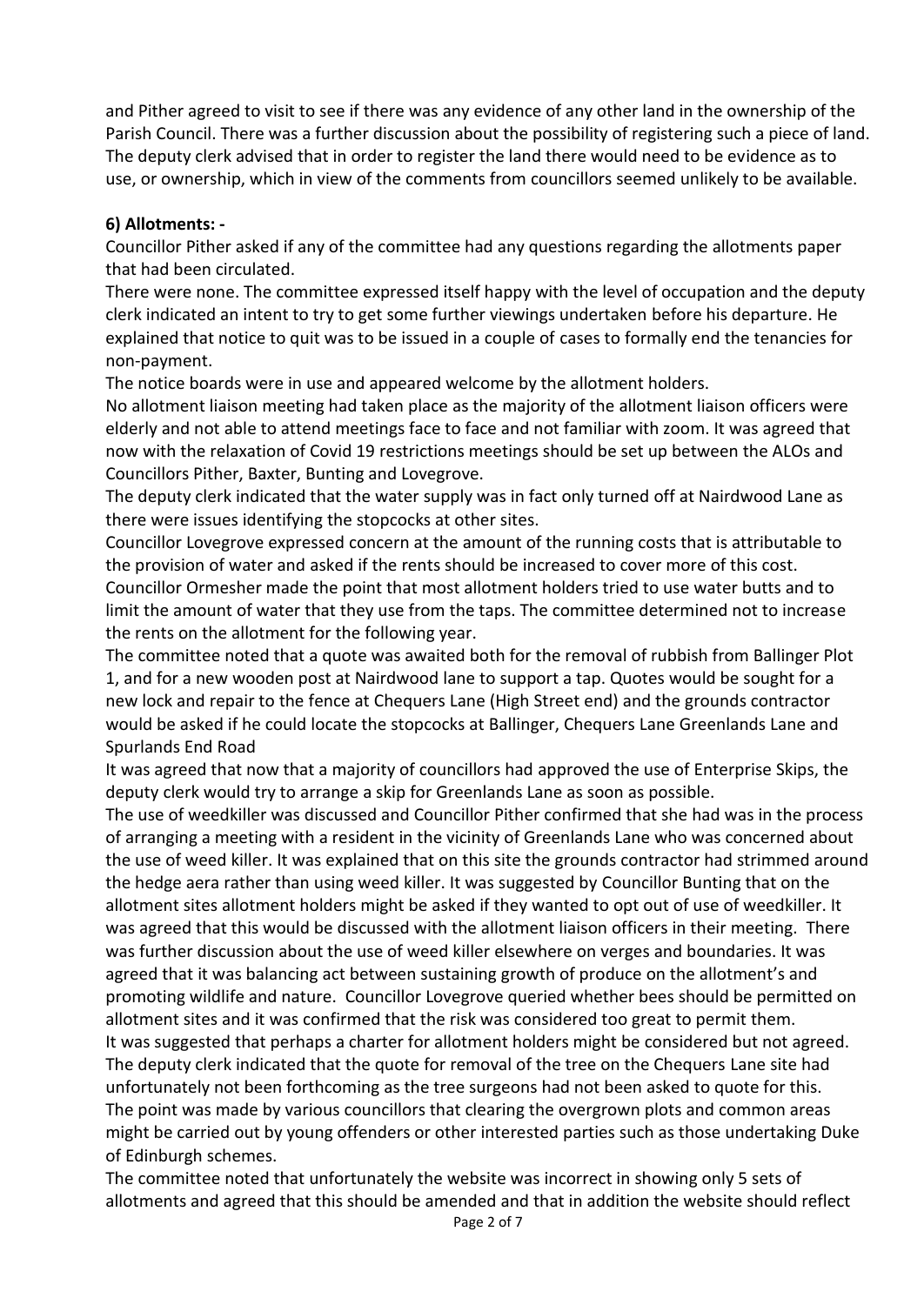the tenancy agreement, namely it should state that allotments are restricted to those resident within the parish.

The deputy clerk updated the committee to the position with regard to the cockerel at Ballinger. The tenancy agreement makes no reference to permitting cockerels. A further complaint had been received and an indication that the complainant had spoken with the allotment holder. The allotment holder had only recently paid for the plot, and a letter had been sent to her advising of the need to remove the cockerels as a matter of urgency failing which a notice to quit might be served. The committee noted the issues with regard to the Chequers Lane pond and that enquires were in hand with Bucks Council as to their apparent mixed messages to local residents as to the pond either being the cause of flooding on Chequers Lane as it was overflowing (when inspection revealed no pond) or that the absence of the pond was the cause of the flooding as it was used for drainage from the highway. Council would be updated in due course when highways responded, and it was pointed out that permission was required for Bucks Council to drain on to parish council land.

The terms for Prestwood Nature to take on the Greenlands Lane Pond had been set out for them to agree and then start work on the pond.

With regard to the issue at Nairdwood Lane and plot 10b the deputy clerk reported that he had met with the tenant and expressed concern at the size of the poly tunnel and the shed. The allotment holder had agreed to reduce the size of the shed and tidy it up, and then on the next inspection it would be decided by the councillors whether the poly tunnel might be permitted to remain. The point as made in answer to a question, that the size of the poly tunnel was controversial as it far exceeded the size of those normally permitted and other allotment holders had been prevented from having poly tunnels of this size. There was also an issue as to whether as yet payment had been made for this plot which the Deputy Clerk would take forward. After inspection if required as letter would be sent to the allotment holder advising him of the outcome and what steps were required of him. It was agreed that councillors Pither, Baxter, Bunting and Lovegrove would inspect this site.

#### Allotments competition for 2021

It was agreed after input from Councillors Ormersher and Stevenson as to weather and growing conditions, that the inspection would take place in the week commencing 21 June and the councillors to inspect the allotment for the competition would be Councillors Pither, Baxter, Bunting, Lovegrove and Ormesher. The same judging criteria would be used as last year unless any changes were proposed and agreed by all of the committee, no such changes having been suggested as yet. It was then intended to hold a presentation for the allotment holders in October. The committee were urged to consider what might be appropriate for that presentation, depending on Covid 19 restrictions of course, and to submit ideas to Councillor Pither.

A further issue was raised as to the question of hedge cutting as an issue had been raised last year in respect of Ballinger Allotments and similar issue had been raised this year in respect of open land on the Lovel estate, namely that under the grounds maintenance contract our contractor is required to cut the hedges throughout the year, and yet this means cutting them during the course of the bird nesting season, when in theory hedges and trees should only be cut if there was an urgent need to do so. The committee discussed this and suggested that subject to council agreeing the hedges should be cut lower at the beginning of the year and at the end of the birds nesting season so as to reduce the number of cuts required and reduce the risk to birds and wildlife. Then hedge cutting should no longer be required during the bird nesting season. It was agreed that when the grounds maintenance contract was renegotiated next year this should be specifically factored into the tender process.

It was noted that the prize winners of the 2020 Allotment competition had all been delighted to receive their awards and that a competition had taken place despite the problems and challenges arsing as a result of Covid 19.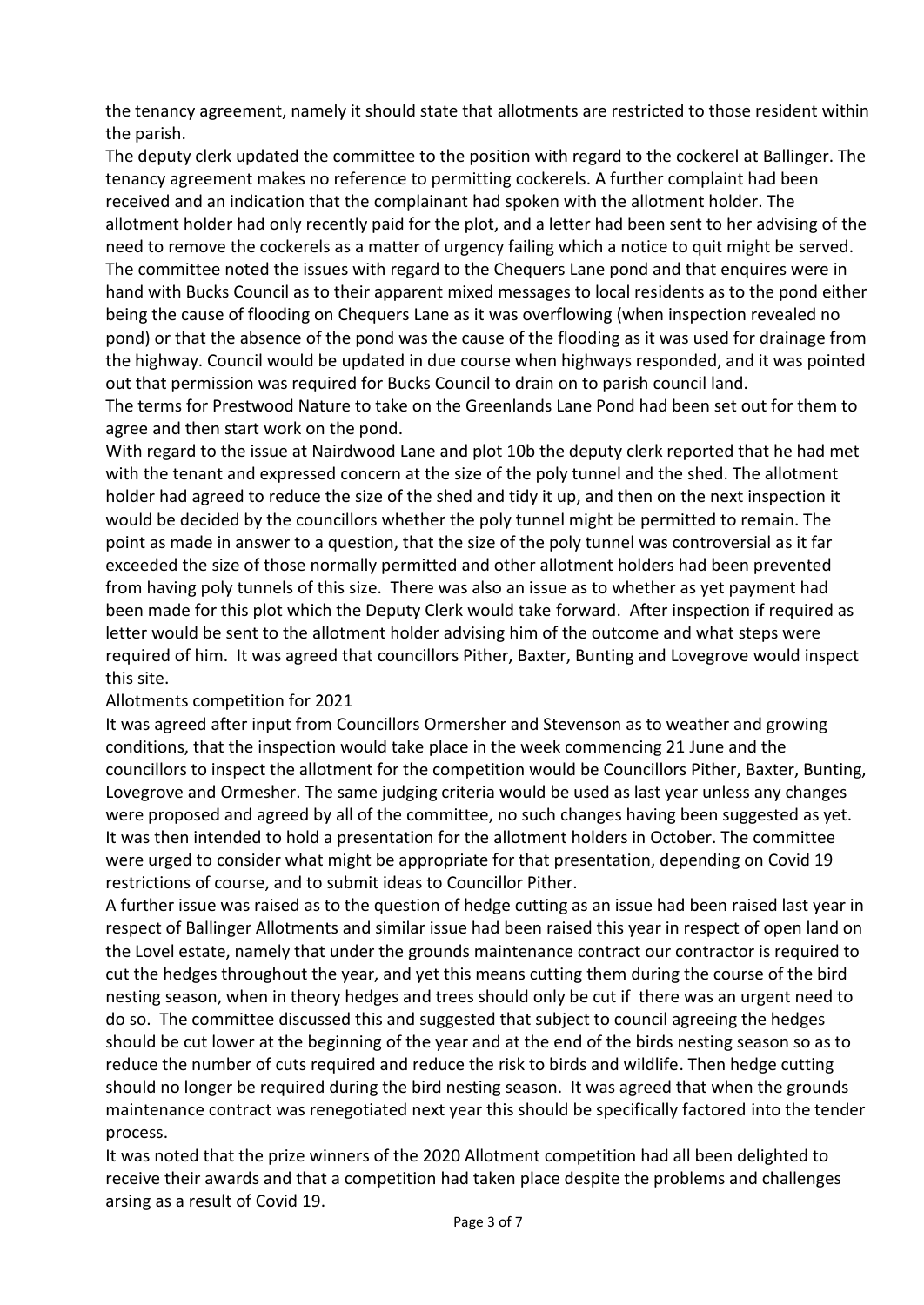Finally, the committee confirmed that arrangements for the refund of deposits to allotment holders could be made by the clerk and or deputy clerk without reference to council or the committee unless there was an issue as to the state of a plot and potential withholding of the deposit monies.

## **7. Play Areas**: -

The committee noted the paper on play facilities within the parish and had no specific questions on the paper.

Councillor Stevenson raised the issue of the SPICA and indicated that he had contacted Kompan the company who provided the SPICA. He had concerns as to the bearings but it appeared – as indicated in Councillor Stevenson's paper to council that the issue was more related to water ingress to the base where the bearings were located. Councillor Stevenson thought that the second SPICA – not the one that had recently had the top section replaced- should be taken out and the bearings checked. In any event it needed work done on it as it was wobbling and needed tightening. The bottom line is that there may be design issues which make the product vulnerable to fail and put pressure on the mechanism. The deputy clerk was unable to advise when the item was installed, originally but pointed out that Grysmdyke had been installed in 2007. The committee was reminded that the guarantee for the item was 10 years and for the bearings was 5 years.

As Playground Facilities are due to attend this site (Grymsdyke) to carry out some resurfacing, the suggestion was that perhaps they be asked to remove and check this SPICA whilst there.

Councillor Humphreys updated the committee on the repair scheduled for the Shelter on the Common and confirmed that he had the part that had been removed from the Shelter and was waiting for a call from Playground Facilities as to when they would attend as he intended to meet with them to supervise the repair. He stated that it was urgent as a health and safety issue. It was pointed out that when at Councillor Humphrey's instigation he and Councillor Pither had met with Playground Facilities on site to discuss the possible repair, they had advised that there was no health and safety issue. The deputy clerk indicated that therefore any issues arising from the delay in repair should not cause any problem for the parish council.

With regard to the incident at Buryfield on the slide in the main playground, it was agreed by the committee that in light of the nature of the hazard, and the advice from the ground's contractor that the use of turf would not work unless it was regularly watered and might in fact enhance the trip risk. It was agreed that a small amount of soil should be spread around the bottom of the slide as a temporary measure, and that as the Annual playground inspection was due to take place in June/July they inspection company should be asked to focus on this item of play equipment and perhaps recommend the best type of surface. It was pointed out that even the use of wet pour would not be a guarantee of removing trip hazards and avoiding repairs- the fact that Grymsdyke surface is wet pour and requires repair demonstrates this.

The committee were asked to consider what budget spend should be programmed in for the present year.

The committee were advised that the new springer for Buryfield was due to be installed in June, and that if it was salvageable the existing Springer would be removed and put into store in the Memorial Hall storage area and considered for installation at another location.

The deputy clerk referred to the potential new sign for putting up at the playgrounds warning of the risks of Covid 19 and it was agreed that this would be circulated to council as a whole to consider. Technically the council's decision to have a "Soft" closure of the playgrounds is till in place, but the reality is that all the signs at all the playgrounds have been removed or have become detached. And need to be replaced.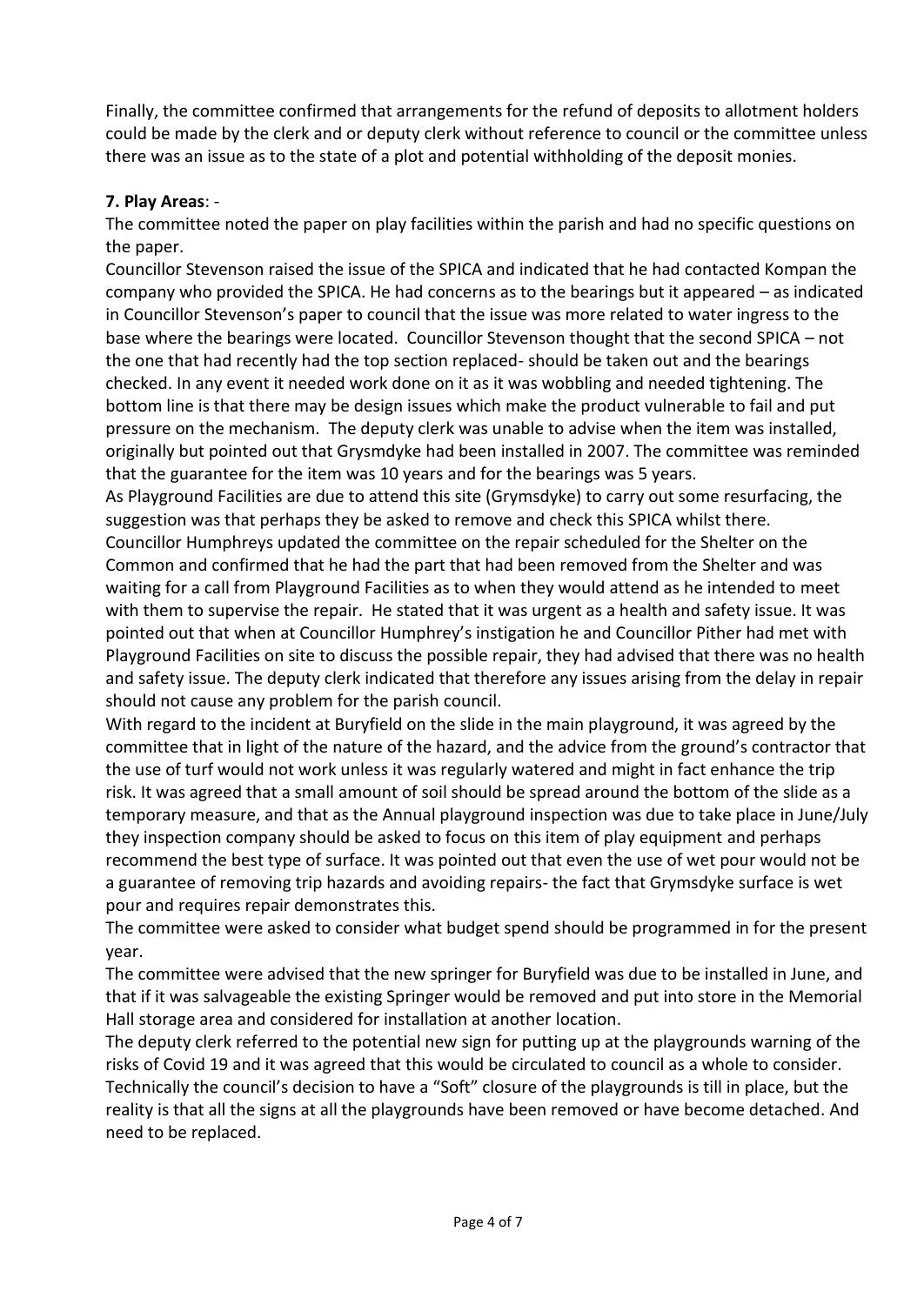## **8. Open Spaces**

## a) Tree reports

In the absence of Councillor Marshall, it was agreed that Councillor Pither, Councillor Baxter, and Councillor Bunting would carry out an inspection of the trees on parish land. It was explained to the committee that there are around 90 to a hundred trees owned by the parish council and for which the parish has responsibility for maintenance. Councillor Marshall will be asked to join the inspection party. It was made clear that the responsibility for the inspection is solely in respect of trees on parish council land and that responsibility for other trees in public places rests with Buckinghamshire Council. It was observed by several councillors that there appeared to be a number of issues with trees being cut back or felled across the area and particularly in Prestwood. The deputy clerk will make enquiries to see if a list of trees with TPOS may be made available to the Parish Council to assist in monitoring any unlawful work on such trees.

Councillor Lovegrove pointed out that and trees within a conservation area are automatically considered to be covered by the equivalent of a Tree Preservation Order.

Further information will be sought from Councillor Marshall with regard to the young trees to be planted in order to make arrangements to progress this.

### b) Biodiversity

In the absence of Councillor Marshall, it was agreed that this would be held over until the next meeting or until such time as a further update paper is provided to full council. It was noted though, that at least the planning committee were taking into account in making representations on planning matters biodiversity issues.

## c) Prestwood Community Centre.

Councillor Baxter gave a brief update for information purposes as to the work of the Community Centre working party that had already met under her chairmanship.

#### d) Ramp/step Link Road to Buryfield

Councillor Pither and Brooke gave an update. In effect before any work can be carried out permission is required as a result of the proximity of the step that already exists to an inspection chamber. Unfortunately, the utility company had refused to assist with an inspection due to the Covid 19 restrictions. However now that these restrictions have been relaxed, the utility company will be contacted again with a view to arranging a meeting as soon as possible so that this project can get going. Councillor Humphreys continued to express reservations as to the impact that a step from the Link Road into Buryfield might have on the parking available. However, council had previously decided to progress this to improve access to Buryfield.

# e): - Recognition of Parish Cup Winners.

Councillor Lovegrove had proposed that some form of honours board for previous winners of the Parish Cup should be provided but had subsequently investigated this and decided that it seemed prohibitively expensive. However, as an alternative the proposed TV package that was being commissioned would allow a much easier and cost-effective way of reflecting recognition of parish cup winners and others for example the allotment holder competition winners.

#### **9. Cemetery Management: -**

The committee noted the paper from the deputy clerk outlining the ongoing work in managing the cemetery and the limited impact of the change of ownership to Buckinghamshire Council. The plans for the extension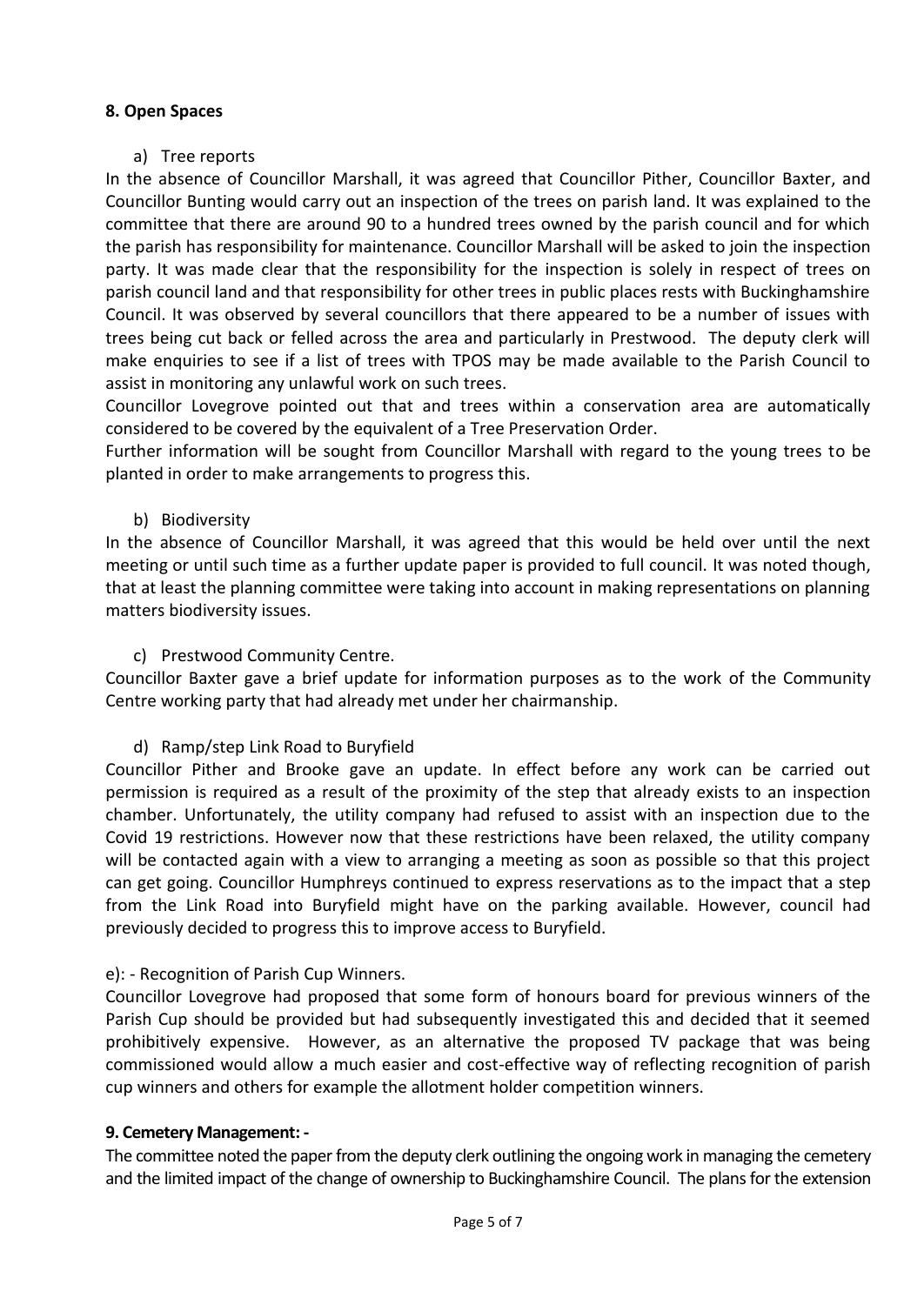had not yet been shared with the public or interested parties and the planning application had not yet been submitted by Buckinghamshire Council.

The committee noted the change in the paper in terms of providing an annual figure for volume of work and the significant increase in work for the last year. There was then a discussion as to the fees received by Buckinghamshire Council and the relatively low proportion paid from those fees for the administration and management of the cemetery. The current fees received are £1056 plus vat for the year. It was decided after discussion to suggest that the fee level that the parish council would seek should be set as a percentage of the fees recovered from Buckinghamshire Council and should be 10%. This would result- assuming business levels were consistent with last year, in an increase in payment to the parish council of around 50%.

# **10) Street Lighting: -**

The committee noted the street lighting report provided and had no questions. The deputy clerk pointed out that the policy of replacing streetlight bulbs as they needed replacement with LED had worked well and that almost a third of the stock owned by the parish council had been replaced without and major expense from the reserves allocated for this transfer. The stocktake report had been received and although the contractors had no major concerns, they did want to discuss their findings with the deputy clerk. Councillor Pither indicated a wish to participate in any meeting on this subject.

# **11) Bollards for Buryfield and Prestwood Common: -**

The committee noted that the bollards were all in place at Prestwood including the additional collapsible bollard. A padlock was still to be installed in this post as the original padlocks were no longer available with the same key,

At Buryfield the old bollards had been removed but remained on site, the replacement for the bollards was the hedge, which it was noted exceeded the anticipated and intended height. There was a discussion as to maintenance- and when it could be cut back, not until after the bird nesting season had ended and it had chance to establish itself, and as to who would be responsible for this. It is not at yet part of the Open Spaces Contract. Concerns were expressed by Councillor Lovegrove, and other committee members about the health and safety issues as a result of the fact that at least one entrance gap in the hedge- that opposite the office, was concealed from sight from motorists and for children leaving Buryfield via that exit. Councillor Lovegrove had witnessed 2 near misses. In addition, the deputy clerk indicated that Philip Green had expressed some similar concerns as he was setting up the fair. Possible solutions would be blocking up the gap, cutting back the hedge around that exit, or simply putting in speed warning, visibility and warning of children being present signs along the access road. Councillor Humphreys expressed some cynicism as to there being any risk but did say that if traffic were restricted to those using the memorial hall the risk would be less. He went on to say that following the refurbishment and the relaxation of Covid 19 restrictions use of the car park by users was likely to increase. He suggested a barrier across the car park entrance to replace the existing chain, something that Councillor Pither had suggested some time ago. It was agreed that Councillor Pither would form a working party to explore this.

# **12) Phase 2 of the Prestwood Common Regeneration**

The draft "flyer" for residents had not been attached and the deputy clerk apologised and indicated that he would circulate this to the committee for their input and feedback.

In addition to the new benches installed by the Parish Council, there are also offers of benches from the Revite Group and from the WI in Prestwood. It was agreed that installation of any further benches should be put on hold on the Common but that the preferred location for them would be on the recreation ground, subject to either permission from Buckinghamshire Council or the recreation